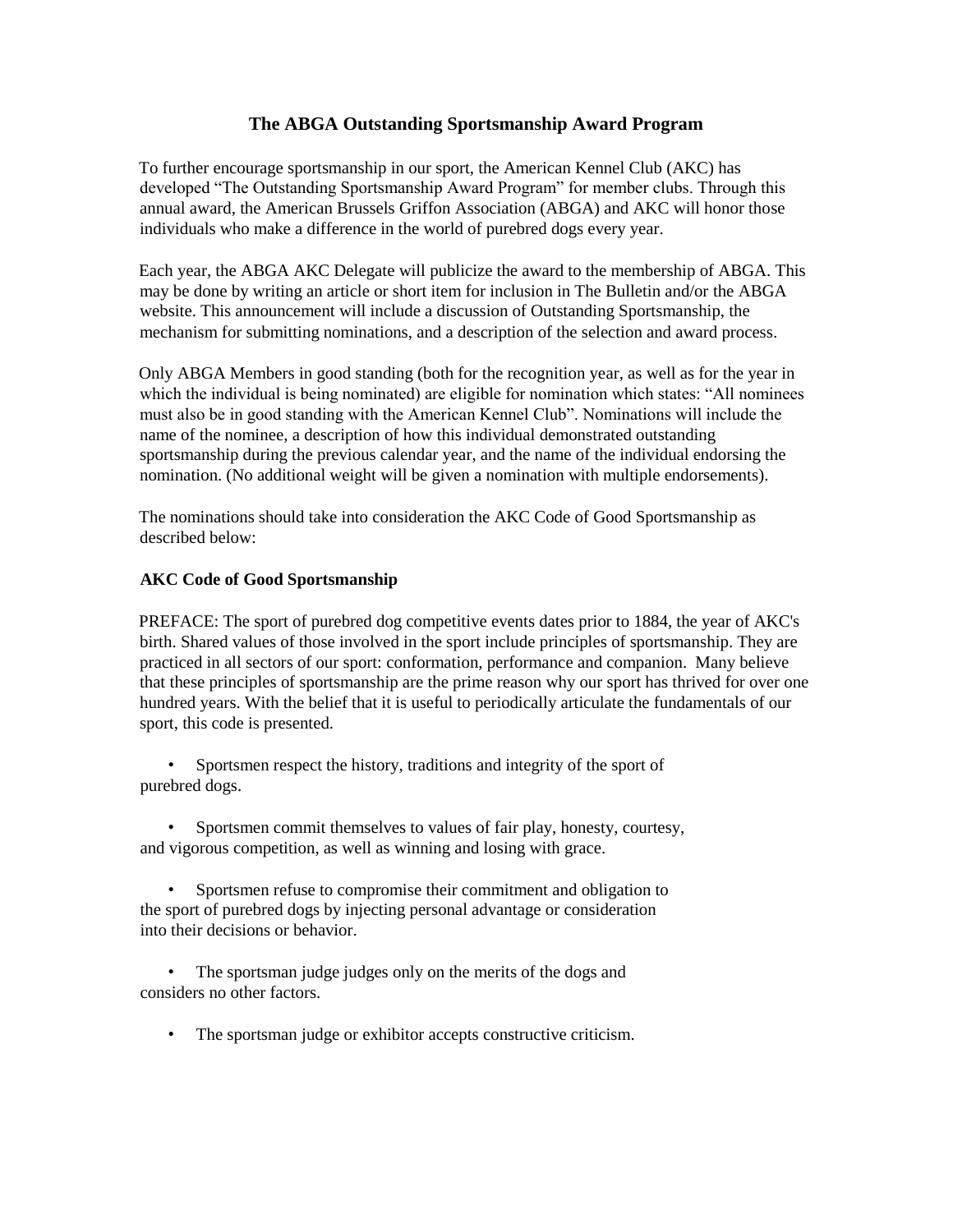• The sportsman exhibitor declines to enter or exhibit under a judge where it might reasonably appear that the judge's placements could be based on something other than the merits of the dogs.

• The sportsman exhibitor refuses to compromise the impartiality of a judge.

• The sportsman respects the AKC bylaws, rules, regulations and policies governing the sport of purebred dogs.

• Sportsmen find that vigorous competition and civility are not inconsistent and are able to appreciate the merit of their competition and the effort of competitors.

• Sportsmen welcome, encourage and support newcomers to the sport.

• Sportsmen will deal fairly with all those who trade with them.

• Sportsmen are willing to share honest and open appraisals of both the strengths and weaknesses of his breeding stock.

• Sportsmen spurn any opportunity to take personal advantage of positions offered or bestowed upon them.

• Sportsmen always consider as paramount the welfare of their dog.

• Sportsmen refuse to embarrass the sport, the American Kennel Club, or themselves while taking part in the sport.

Written nominations should be received by the deadline established each year and submitted to the related section of the ABGA website. The ABGA's Outstanding Sportsmanship Award Committee will review all applications and seek clarification from endorsers (as required). This Committee will be comprised of a minimum of three ABGA Members appointed by the ABGA President.

The Committee will review and vote on the nominees, accepting as many nominations as possible. The individual receiving a majority of the votes will be deemed the recipient of the award. There will be only one recipient of this annual award. (However, please note that a group of more than one individual may be nominated for the EXACT SAME reason [e.g., two or more working together who showed outstanding sportsmanship]. Additionally, should such a group of nominees receive a majority of votes to be selected as the recipient, only one medallion will be awarded and it must be shared by the group).

The name of the selected recipient(s) shall be provided to the ABGA Board of Directors prior to the Annual Meeting, and shall be kept in confidence until the ABGA Annual Banquet at the National Specialty.

The ABGA's AKC Delegate (or designee) will award the medallion at ABGA's Annual Banquet at the National Specialty. As follow-up to this award, the ABGA's AKC Delegate will provide